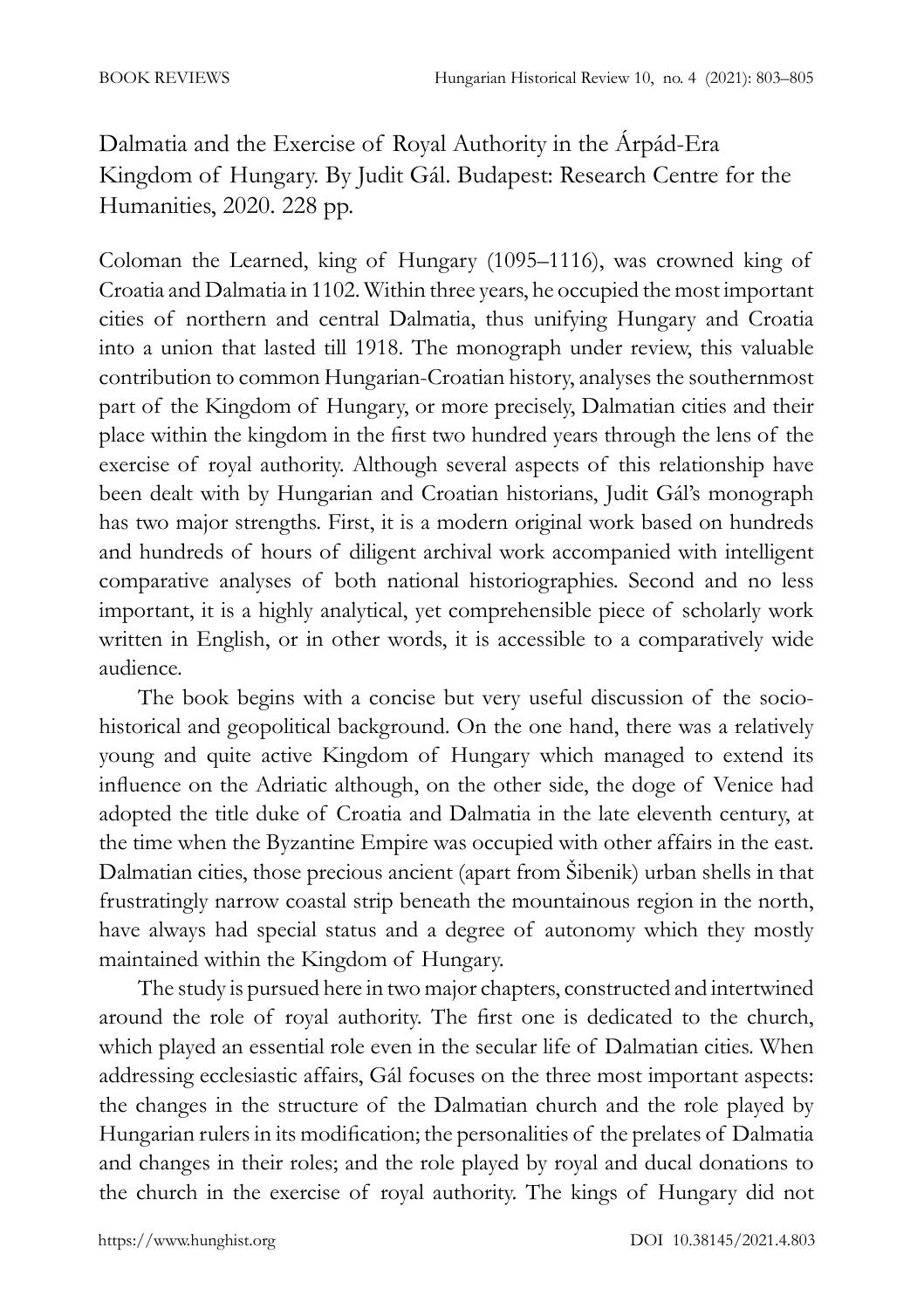have permanent local representatives in Dalmatian cities, so the archbishops of Split were Hungarian kings' right hands, administrators with an extended reach. Dalmatian bishops and archbishops served as symbolic representatives of royal authority who promoted royal policies in their cities. Split archbishops, who inherited the metropolitan status of ancient Salona and were primases of Dalmatia, connected their city with the royal court and helped manage local affairs and promote the kings' foreign-policy interests.

In the second chapter, Gál examines aspects concerning the exercise of Hungarian royal authority related to secular administration and urban communities. First, she analyses the privileges granted by the kings of Hungary to the cities of Dalmatia. She then examines the roles of the representatives of Hungarian royal authority: the dukes of Slavonia and the bans of Slavonia. She concludes with a discussion of shows of royal power and authority, mostly displayed through royal and ducal visits to Dalmatia. Her analyses of rulers' show of power reveal that these visits were in fact complex performances with practical and symbolic functions. King Coloman made his visits to Dalmatia, during which he was accompanied by his splendid retinue consisting of Hungary's highest-ranking secular and ecclesiastic dignitaries (as well as their Dalmatian counterparts), according to a regular schedule: every three years. Other kings traveled less frequently, never managing to follow this pattern, while the dukes of Slavonia mostly travelled to Dalmatia shortly after acquiring their titles. The bans became increasingly powerful after the Mongol invasion of 1241–42, but the overall Hungarian royal authority deteriorated after King Bela IV died (1270), and the local oligarchy, especially the Šubić clan, gained more influence in Dalmatia.

There are four very useful appendices at the end of the book. The first is on "Iohannes Lucius' Collection of Historical Manuscripts," which Judit Gál probably knows better than anyone else at this point, at least among the younger generation of historians from both sides of the Pannonian border. The second is the list of "Dalmatian Toponyms in Various Languages." The third is the list of "Hungarian Kings' and Dukes' Donations to Dalmatian Churches" (1102–1285). The fourth and final appendix is a list of "Hungarian Kings' and Dukes' Grants of Privileges to the Cities of Dalmatia." The book ends with four other additions: two indices (of personal and geographical names) and two sets of historical maps. The first set presents the city maps of Zadar, Biograd na Moru, Šibenik, Nin, Split, and Trogir in the period of Árpád kings. The second